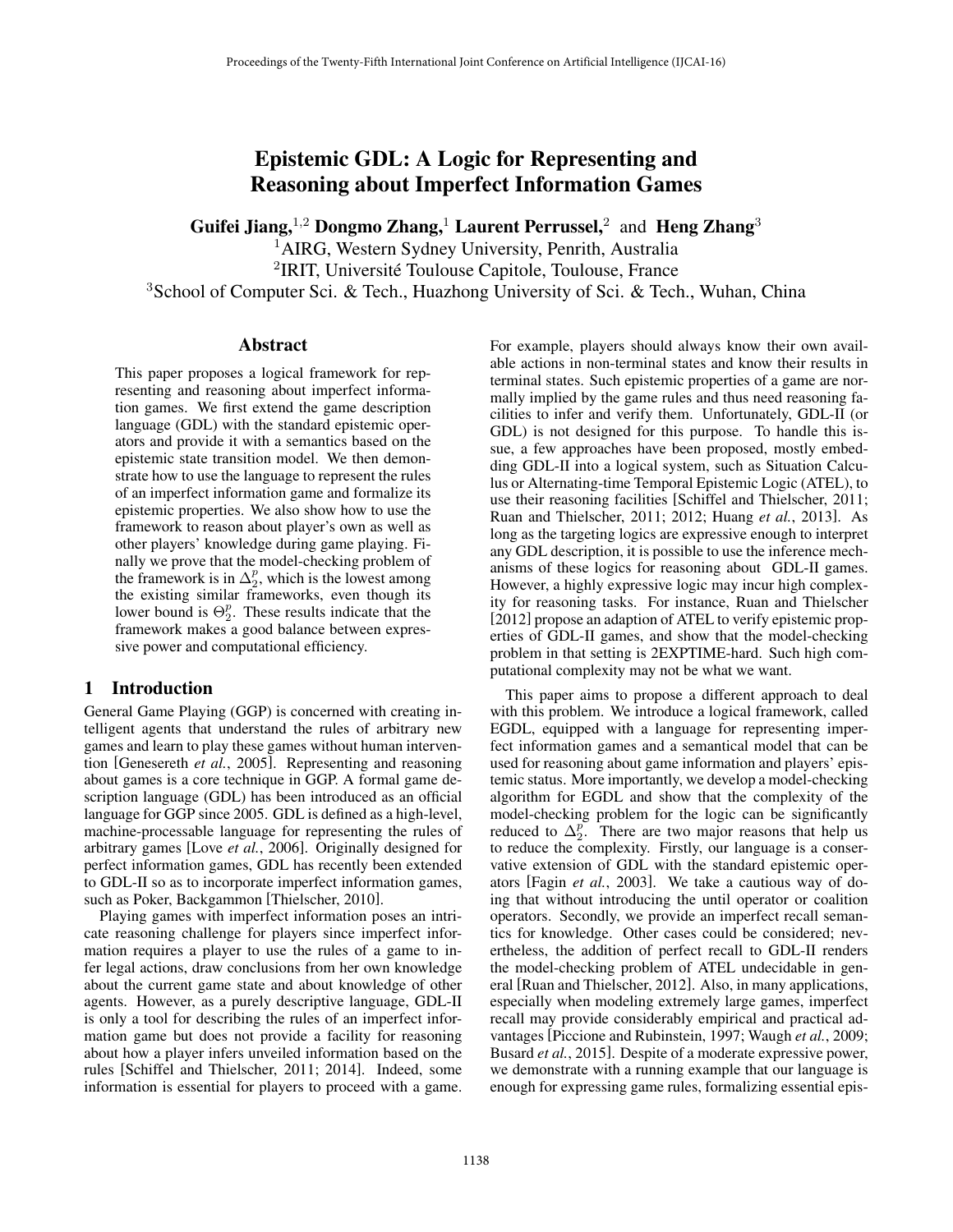temic properties and specifying the interactions of knowledge and actions. In this sense, EGDL makes a good balance between expressive power and computational efficiency.

The rest of this paper is structured as follows: Section 2 establishes the syntax and the semantics of EGDL. Section 3 demonstrates its expressiveness and reasoning facility. Section 4 investigates the model-checking problem of EGDL. Finally, we conclude with a discussion of related work and future work.

# 2 The Framework

All games we consider in this paper are assumed to be played in multi-agent environments. A *game signature S* is a triple  $(N, \mathcal{A}, \Phi)$ , where

- $N = \{1, 2, \dots, k\}$  is a non-empty finite set of agents,
- $A = \bigcup_{i \in N} A^i$ , where  $A^i$  consists of a non-empty finite set of *actions* for agent *i* s.t.  $A^i \cap A^j = \emptyset$  if  $i \neq j$ , and
- $\Phi = \{p, q, \dots\}$  is a finite set of propositional atoms for specifying individual features of a game state.

Hereafter we will fix a game signature *S* and all concepts will be based on the same game signature unless otherwise specified.

## 2.1 Epistemic State Transition Models

We begin by introducing the semantical structures used to model synchronous games with imperfect information. By synchronous we mean that all players move simultaneously. In particular, turn-based asynchronous games are modelled by only allowing the "noop" action for a player, when it is not her turn.

Definition 1. *An* epistemic state transition (ET) model *M is a tuple*  $(W, \overline{w}, T, \{R_i\}_{i \in N}, L, U, g, V)$ *, where* 

- *• W is a non-empty set of* possible states*.*
- $\overline{w} \in W$ *, representing the initial state.*
- $T \subseteq W$ *, representing the set of terminal states.*
- $R_i \subseteq W \times W$  *is an equivalence relation for agent <i>i*, *indicating the states that are indistinguishable for i.*
- $L \subseteq W \times A$  *is a* legality *relation, describing the legal actions at each state.*
- $U: W \times D \rightarrow W$  *is an update function, specifying state transitions, where D is the set of joint actions*  $\prod_{i \in N} A^i$ .
- $g: N \to 2^W$  *is a* goal *function, specifying the winning states for each agent.*
- $V: W \to 2^{\Phi}$  *is a standard valuation function.*

For  $d \in D$ , let  $d(i)$  denote the *i*-th component of *d*. That is, agent *i*'s action in the joint action *d*. For convenience, let  $L(w) = \{a \in \mathcal{A} \mid (w, a) \in L\}$  denote the set of all legal actions at state *w*. We now define the set of all possible ways in which a game can develop.

**Definition 2.** Let  $M = (W, \overline{w}, T, \{R_i\}_{i \in N}, L, U, g, V)$  be an  $ET$ -model. A path  $\delta$  is a sequence of states and joint actions  $\overline{w} \stackrel{d_1}{\rightarrow} \cdots \stackrel{d_e}{\rightarrow} w_e$  such that for all  $1 \leq j \leq e$  and any  $i \in N$ ,

- *1.*  $d_i(i) \in L(w_{i-1})$  (that is, any action that is taken must *be legal),*
- 2.  $w_j = U(w_{j-1}, d_j)$  *(state transition), and*
- *3.*  $\{\overline{w}, \dots, w_{e-1}\} \cap T = \emptyset$  (that is, only the last state may *be terminal).*

A path  $\delta$  is *complete* if  $w_e \in T$ . Let  $\mathcal{P}(M)$  denote the set of all complete paths in *M*. When *M* is fixed, we simply write P. Given  $\delta \in \mathcal{P}$ , the states on  $\delta$  are called *reachable states*. Let  $\delta[j]$  denote the *j*-th reachable state of  $\delta$  and  $\theta_i(\delta, j)$ denote the action of agent *i* taken at stage *j* of  $\delta$ . The length of  $\delta$ , written  $|\delta|$ , is defined as the number of actions.

The following definition, by extending equivalence relations over states to complete paths, characterizes precisely what an agent with imperfect recall and perfect reasoning can in principle know at a specific stage of a game.

**Definition 3.** *Two complete paths*  $\delta$ ,  $\delta' \in \mathcal{P}$  *are imperfect recall (also called memoryless) equivalent for agent i at stage*  $j \in \mathbb{N}$ , written  $\delta \approx_i^j \delta'$ , iff  $\delta[j] R_i \delta'[j]$ .

That is, imperfect recall requires an agent to be only aware of the present state but forget everything that happened. This is similar to the notion of imperfect recall in ATL [Schobbens, 2004]. It should be noted that the paper focuses on imperfect recall; nevertheless, the framework is flexible to define ATL state-based perfect recall [Jamroga and van der Hoek, 2004] and GDL-II perfect recall [Thielscher, 2010].

To illustrate our framework, we use as our running example a variant of the Tic-Tac-Toe, called Krieg-Tictactoe in [Schiffel and Thielscher, 2011].

Example. *Krieg-Tictactoe is played by two players, cross x and naught* 0, who take turns marking grids in a  $3 \times 3$  board. *Different from standard Tic-Tac-Toe, each player can see her own marks, but not those of her opponent, just like the chess variant* Kriegspiel *[Pritchard, 1994]. Players are informed of the turn-taking. The game ends if the board is completely filled or one player wins by having completed a horizontal, vertical or diagonal line of three with her own symbol.*

To represent Krieg-Tictactoe in terms of the ET-model, we first describe the game signature, written  $S_{KT}$ , as follows: let  $N_{KT} = \{X, 0\}, \, \tilde{A}_{KT}^i = \{a_{j,k}^i \mid 1 \leq j, k \leq 3\} \cup \{noop^i\},\,$ and  $\Phi_{\scriptscriptstyle KT} = \{p_{j,k}^i, tried(a_{j,k}^i), turn(i) \mid i \in \{\texttt{X},\texttt{O}\}$  and  $1 \leq$  $j, k \leq 3$ , where  $a_{j,k}^i$  denotes the action that player *i* fills grid  $(j, k)$  with her symbol,  $noop<sup>i</sup>$  denotes that player *i* does action noop,  $p_{j,k}^i$  represents the fact that grid  $(j,k)$  is filled with player *i*'s symbol,  $tried(a^{i}_{j,k})$  represents the fact that player *i* has tried to fill grid  $(j, k)$  before, and  $turn(i)$  says that it is player *i*'s turn now.

We next specify the ET-model for this game, written  $M_{KT}$ , as follows: let  $W_{KT} = \{(t_x, t_0, x_{1,1}, \dots, x_{3,3}) : t_x, t_0 \in$  $\{0,1\}$  &  $x_{1,1}, \dots, x_{3,3} \in \{\Box, \boxtimes, \Box, \Diamond, \odot\}\}$  be the set of possible states, where  $t_x$ ,  $t_0$  specify the turn taking and  $x_{i,j}$ represents the fact that grid  $(i, j)$  is occupied by the cross and not tried by the nought  $\boxtimes$ , occupied by the nought and not tried by the cross  $\Box$ , occupied by the nought and tried by the cross  $\otimes$ , occupied by the cross and tried by the nought  $\odot$ , or empty  $\Box$ . The initial state  $\overline{w}$  is  $(1,0,\Box,\cdots,\Box)$ .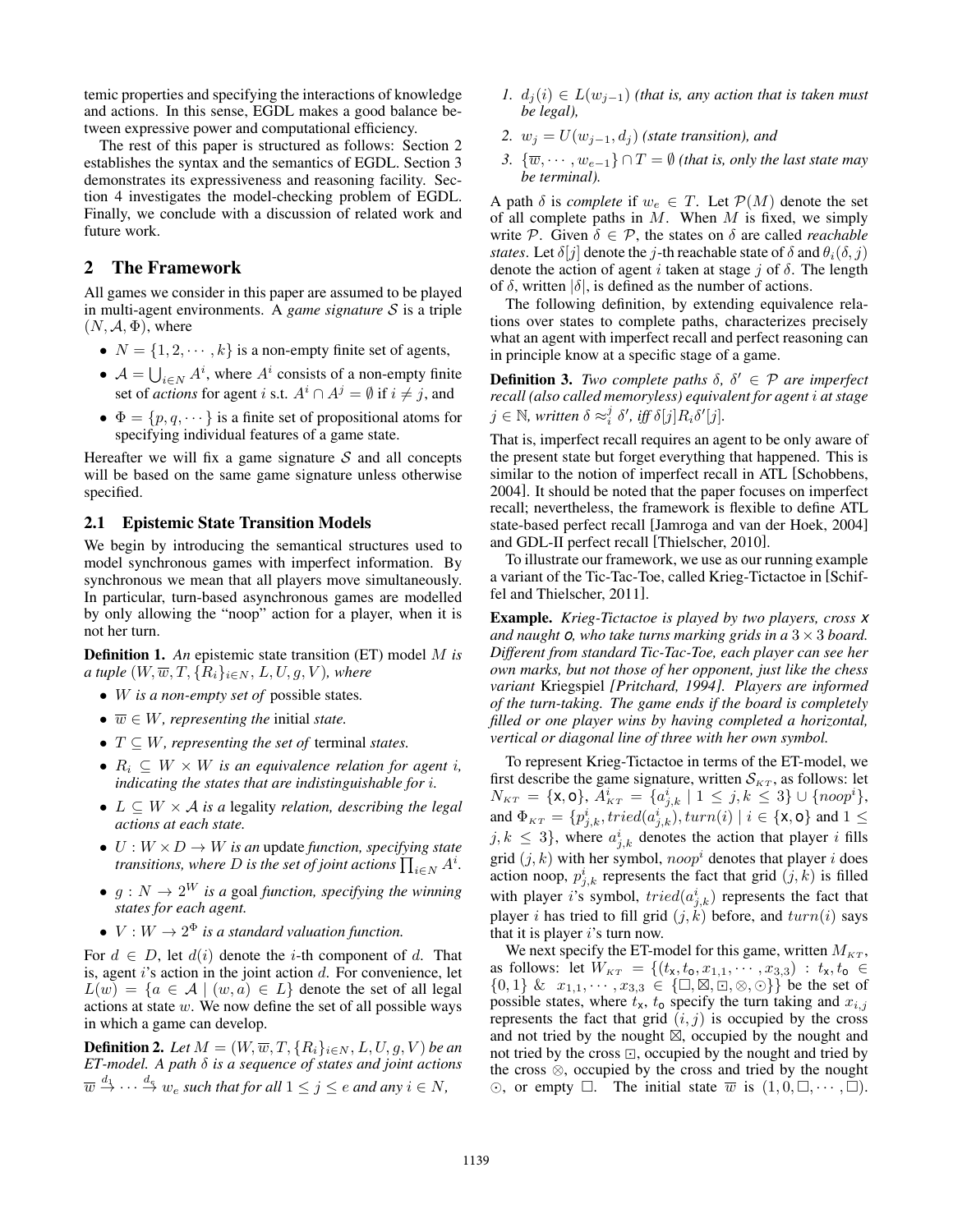For any two states  $w = (t_x, t_0, x_{1,1}, \dots, x_{3,3})$  and  $w' =$  $(t'_x, t'_0, x'_{1,1}, \cdots, x'_{3,3})$  in  $W_{KT}$ ,  $wR_xw'$  iff (1)  $t_i = t'_i$  for any  $i \in N_{\kappa T}$ , (2)  $x_{j,k} \in \{\boxtimes, \odot\}$  iff  $x'_{j,k} \in \{\boxtimes, \odot\}$  for any  $1 \leq j, k \leq 3$ , and (3)  $x_{j,k} = \otimes$  iff  $x'_{j,k} = \otimes$  for any  $1 \leq j, k \leq 3$ . The equivalence relation for **o** is defined in a similar way. Let  $V_{KT}$  be a valuation such that for each state  $w = (t_x, t_0, x_{1,1}, \dots, x_{3,3}) \in W_{KT}$ ,  $V_{KT}(w) =$  ${turn(i): t_i = 1} \cup \{p^{\mathbf{x}}_{j,k} : x_{j,k} \in \{\boxtimes, \odot\}\} \cup \{p^{\mathbf{0}}_{j,k} : x_{j,k} \in \mathbb{R}$  ${(\Box, \otimes)} \cup {tried(a^{\mathbf{x}}_{j,k}) : x_{j,k} = \otimes} \cup {tried(a^{\mathbf{0}}_{j,k}) : x_{j,k} = \circ}$  $\odot$ . Moreover, we assume that each player takes the same action at stages of all her indistinguishable complete paths, i.e.,  $\theta_i(\delta, j) = \theta_i(\delta', j)$  whenever  $\delta \approx_i^j \delta'$ . Due to the space limit, we refrain from explicitly listing the legality relation, the update function, and the terminal and goal states for the agents as this is possible but considerably lengthy. However, the syntactic descriptions of the game given in the following section detail them in a more compact way.

#### 2.2 The Language

Let us now introduce an epistemic extension of a variant of GDL [Zhang and Thielscher, 2015b] to represent games with imperfect information, and further provide a semantics for the language based on the epistemic state transition model. We call this framework EGDL for short.

Definition 4. *The language, denoted by L, consists of*

- *• the finite set of propositional atoms;*
- *• pre-defined propositions: initial, terminal, wins*(*·*)*,*  $legal(\cdot)$  *and*  $does(\cdot)$ *;*
- *logical connectives*  $\neg$  *and*  $\wedge$ *;*
- *temporal operator*  $\bigcirc$ ;
- *• epistemic operators:* K *and* C*.*

*A formula*  $\varphi$  *in*  $\mathcal L$  *is defined by the following BNF:* 

$$
\varphi ::= p ~|initial ~| terminal ~|~ legal(a^i) ~|~ wins(i) ~|~ does(a^i) ~|~
$$

 $\neg \varphi \mid \varphi \wedge \psi \mid \bigcirc \varphi \mid \mathsf{K}_i \varphi \mid \mathsf{C} \varphi$ 

*where*  $p \in \Phi$ ,  $i \in N$  *and*  $a^i \in A^i$ .

Other connectives  $\vee, \rightarrow, \leftrightarrow, \top, \bot$  are defined by  $\neg$  and  $\wedge$ in a standard way. Intuitively, *initial* and *terminal* specify the initial state and the terminal states of a game, respectively;  $does (a^i)$  asserts that agent *i* takes action *a* at the current state;  $legal(a<sup>i</sup>)$  asserts that action *a* is available to agent *i* at the current state; and *wins*(*i*) asserts that agent *i* wins at the current state. The formula  $\bigcirc \varphi$  means " $\varphi$  holds in the next state". All these components are inherited from GDL. The epistemic operators K and C are taken from the Modal Epistemic Logic [Fagin *et al.*, 2003]. The formula  $K_i\varphi$  is read as "agent *i* knows  $\varphi$ ", and  $C\varphi$  as " $\varphi$  is common knowledge among all the agents in *N*".

We use the following abbreviations in the rest of the paper:

$$
\widehat{K}_i \varphi =_{def} \neg K_i \neg \varphi \quad \widehat{C} \varphi =_{def} \neg C \neg \varphi \quad E \varphi =_{def} \bigwedge_{i \in N} K_i \varphi
$$

where  $\widehat{K}_i$  and  $\widehat{C}$  are the dual operators of  $K_i$  and C, respectively.  $\hat{K}_i \varphi$  says " $\varphi$  is compatible with agent *i*'s knowledge" and it is similar to  $\widehat{C}\varphi$ . E $\varphi$  says "every agent in *N* knows  $\varphi$ ".

Let us illustrate the intuition of the language with our running example.

Example (*continued*) The rules of Krieg-Tictactoe are specified by EGDL in Figure 1.

1. initial 
$$
\leftrightarrow
$$
 turn(**x**)  $\land \neg turn(\mathbf{0}) \land \bigwedge_{j,k=1}^{3} (\neg (p_{j,k}^x \lor p_{j,k}^2) \land \neg (tried(a_{j,k}^x) \lor tried(a_{j,k}^2)))$ 

2. 
$$
wins(i) \leftrightarrow (\bigvee_{j=1}^{3} \bigwedge_{l=0}^{2} p_{j,1+l}^{i}) \vee (\bigvee_{k=1}^{3} \bigwedge_{l=0}^{2} p_{1+l,k}^{i})
$$

$$
\vee (\bigwedge_{l=0}^{2} p_{1+l,1+l}^{i}) \vee (\bigwedge_{l=0}^{3} p_{1+l,3-l}^{i})
$$

- 3.  ${\it terminal \leftrightarrow wins(x) \lor wins(o) \lor \bigwedge_{j,k=1}^{3} (p_{j,k}^{x} \lor p_{j,k}^{0})}$
- 4.  $turn(i) \rightarrow \bigcirc \neg turn(i) \land \bigcirc turn(-i)$
- 5.  $legal(noop<sup>i</sup>) \leftrightarrow turn(-i)$ , where  $-i$  represents *i*'s opponent
- 6.  $legal(a^i_{j,k}) \leftrightarrow turn(i) \land \neg p^i_{j,k} \land \neg tried(a^i_{j,k})$
- $7. \bigcirc p_{j,k}^{i} \leftrightarrow terminal \vee p_{j,k}^{i} \vee (does(a_{j,k}^{i}) \wedge \neg (p_{j,k}^{x} \vee p_{j,k}^{0}))$
- $8. \ \text{ $\bigcirc \text{tried}(a^i_{j,k}) \leftrightarrow \text{terminal} \vee \text{ tried}(a^i_{j,k}) \vee (\text{does}(a^i_{j,k}) \wedge p^{-i}_{j,k})$$
- 9.  $\text{does}(a^i_{j,k}) \to \mathsf{K}_i(\text{does}(a^i_{j,k}))$
- 10.  $initial \rightarrow$  **Einitial**
- 11.  $(turn(i) \rightarrow Eturn(i)) \land (\neg turn(i) \rightarrow E\neg turn(i))$
- 12.  $(p_{j,k}^i \to K_i p_{j,k}^i) \wedge (\neg p_{j,k}^i \to K_i \neg p_{j,k}^i)$
- 13.  $(tried(a^i_{j,k}) \rightarrow K_i tried(a^i_{j,k})) \land (\neg tried(a^i_{j,k}) \rightarrow K_i \neg tried(a^i_{j,k}))$

#### Figure 1: An EGDL description of Krieg-Tictactoe.

The initial state, each player's winning states, the terminal states and the turn-taking are given by rules 1-4.

The preconditions of each action are specified by Rule 5 and Rule 6. *The player who has the turn can fill any grid s.t. (i) it is not filled by herself, and (ii) she has never tried to fill the grid before. The other player can only do action noop.*

Rules 7 and 8 are the combination of the frame axioms and the effect axioms [Reiter, 1991]. Rule 7 states that *a grid is marked with a player's symbol in the next state if the player takes the corresponding action at the current state, or the grid has been filled by herself, or the game ends.* Similarly, Rule 8 says that *an action is tried by a player in the next state if the action is ineffective while still taken by the player at the current state, or it has been tried before, or the game ends.*

The others are the epistemic rules. Rule 9 states each player knows which action she is taking. Rule 10 and Rule 11 says both players know the initial state and the turn-taking, respectively. Rule 12 says that *each player knows which grid is filled or not by her own symbol.* Similarly, Rule 13 states that *each player knows which grid is tried or not by herself.*

Let  $\Sigma_{KT}$  be the set of rules 1-13. It should be noted that rules 11-13 together specify the epistemic relations for each player: *two states are indistinguishable for a player if their configurations of the game board are the same in her view*.

#### 2.3 Semantics

The semantics of the language is based on the epistemic state transition model.

Definition 5. *Let M be an ET-model. Given a complete path*  $\delta$  *in M, a stage j of*  $\delta$  *and a formula*  $\varphi \in \mathcal{L}$ *, we say*  $\varphi$  *is true at j of*  $\delta$  *under*  $M$ *, denoted by*  $M$ *,*  $\delta$ *,*  $j \models \varphi$ *, according to the following definition*: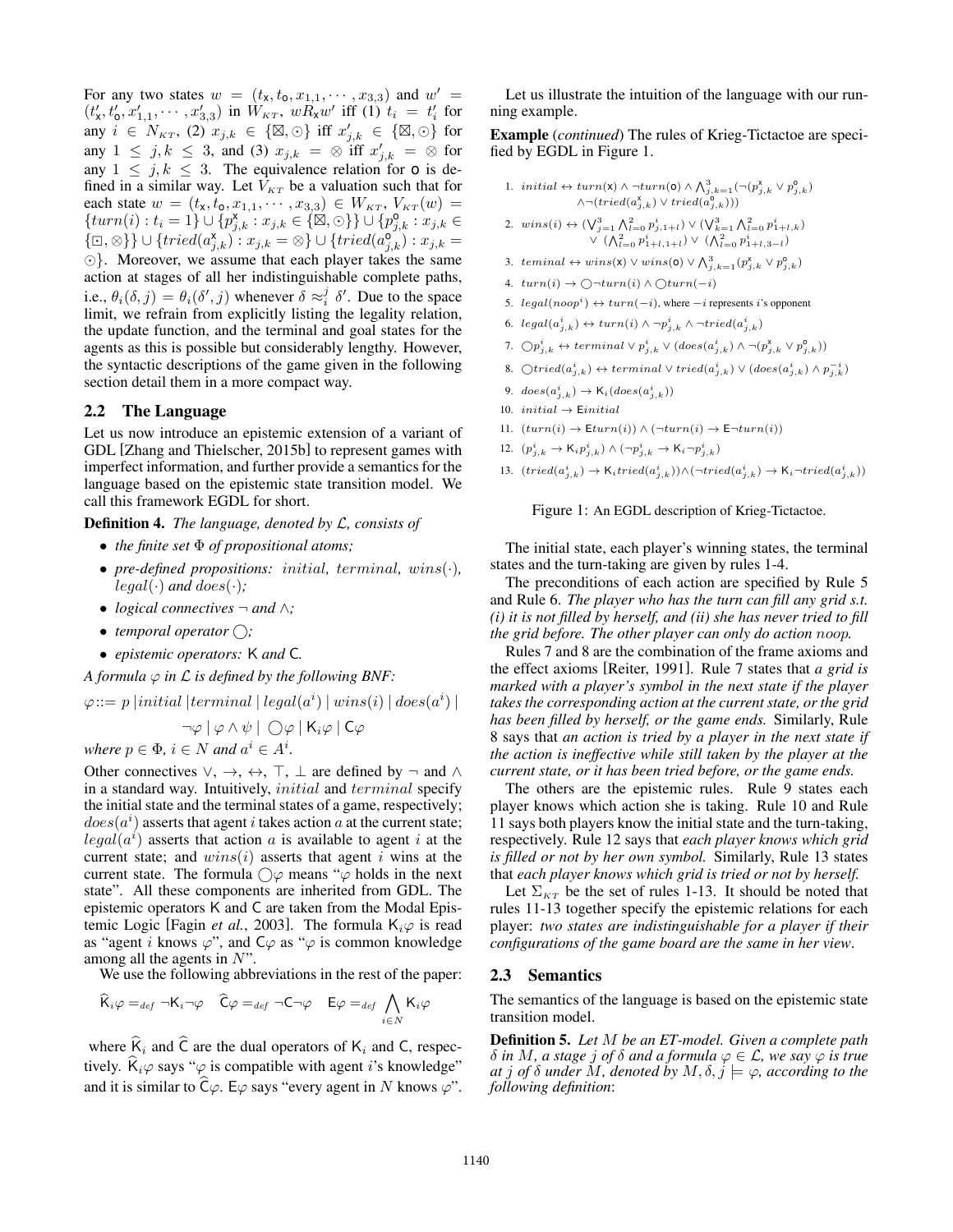$$
M, \delta, j \models p \quad \text{iff} \quad p \in V(\delta[j])
$$
  
\n
$$
M, \delta, j \models \neg \varphi \quad \text{iff} \quad M, \delta, j \not\models \varphi
$$
  
\n
$$
M, \delta, j \models \varphi_1 \land \varphi_2 \quad \text{iff} \quad M, \delta, j \models \varphi_1 \text{ and } M, \delta, j \models \varphi_2
$$
  
\n
$$
M, \delta, j \models initial \quad \text{iff} \quad \delta[j] = \overline{w}
$$
  
\n
$$
M, \delta, j \models terminal \quad \text{iff} \quad \delta[j] \in T
$$
  
\n
$$
M, \delta, j \models unins(i) \quad \text{iff} \quad \delta[j] \in g(i)
$$
  
\n
$$
M, \delta, j \models legal(a^i) \quad \text{iff} \quad a^i \in L(\delta[j])
$$
  
\n
$$
M, \delta, j \models does(a^i) \quad \text{iff} \quad \delta, (\delta, j) = a^i
$$
  
\n
$$
M, \delta, j \models \bigcirc \varphi \quad \text{iff} \quad \text{if} \quad j < |\delta|, then \quad M, \delta, j + 1 \models \varphi
$$
  
\n
$$
M, \delta, j \models K_i \varphi \quad \text{iff} \quad \text{for any} \quad \delta' \in \mathcal{P} \text{ with } \delta \approx i \quad M, \delta', j \models \varphi
$$
  
\n
$$
M, \delta, j \models C\varphi \quad \text{iff} \quad \text{for any} \quad \delta' \in \mathcal{P} \text{ with } \delta \approx i \quad M, \delta', j \models \varphi
$$
  
\n
$$
M, \delta, j \models C\varphi \quad \text{iff} \quad \text{for any} \quad \delta' \in \mathcal{P} \text{ with } \delta \approx i \quad M, \delta', j \models \varphi
$$
  
\n
$$
M, \delta, j \models C\varphi \quad \text{iff} \quad \text{for any} \quad \delta' \in \mathcal{P} \text{ with } \delta \approx i \quad M, \delta', j \models \varphi
$$

where  $\approx_N^j$  is its transitive closure of  $\bigcup_{i\in N}\approx_i^j$ .

A formula  $\varphi$  is *globally true* in an ET-model *M*, written  $M \models \varphi$ , if  $M, \delta, j \models \varphi$  for any  $\delta \in \mathcal{P}$  and any  $0 \leq j \leq |\delta|$ . A formula  $\varphi$  is *valid*, written  $\models \varphi$ , if  $M \models \varphi$  for any ETmodel M. A formula  $\varphi$  is called *true at a state w* in M, written  $M, w \models \varphi$ , if it is true for all complete paths going through *w*, i.e.,  $M, \delta, j \models \varphi$  for any  $\delta \in \mathcal{P}$  and any  $j \geq 0$ with  $\delta[j] = w$ . Finally, let  $\Sigma$  be a set of formulas in  $\mathcal{L}$ , then *M* is a *model* of  $\Sigma$  if  $M \models \varphi$  for all  $\varphi \in \Sigma$ .

We now show that EGDL provides a sound description for Krieg-Tictactoe.

**Proposition 1.**  $M_{KT}$  *is a model of*  $\Sigma_{KT}$ *.* 

It follows that these game rules are common knowledge among two players, which is just what we expect.

**Corollary 1.**  $M_{KT} \models C\varphi$  for all  $\varphi \in \Sigma_{KT}$ .

## 3 Epistemic and Strategic Reasoning

In this section, we demonstrate the expressive power and flexibility of EGDL by showing how it allows us to specify epistemic properties and reason about agents' knowledge.

#### 3.1 Epistemic Properties

The introduction of imperfect information raises new epistemic properties of a game. For instance, to make a game playable, each player should always know her own legal actions in the course of the game. This property as well as some other well-known properties can be naturally formulated by EGDL as follows: given  $i \in N$  and  $a^i \in A^i$ ,

| $(1)$ initial $\rightarrow$ C initial                                             | $(2)$ legal $(a^i) \rightarrow K_i (legal(a^i))$ |
|-----------------------------------------------------------------------------------|--------------------------------------------------|
| (3) $does(a^i) \rightarrow K_i(does(a^i))$ (4) $wins(i) \rightarrow K_i(wins(i))$ |                                                  |
| $(5) terminal \rightarrow \text{C terminal}$                                      |                                                  |

Formulas (1) and (5) express that the initial state, the terminal states are common knowledge, respectively. Formula (2) says that each agent knows her own legal actions. In ATEL, this is a required semantic property yet with no syntactic expression [ $\text{Agotnes}, 2006$ ]. Formula (3) asserts that each agent is aware of her own actions. This is called the "uniform" property of actions (strategies) also with no syntactic counterpart in ATEL [Van der Hoek and Wooldridge, 2003; Jamroga and van der Hoek, 2004]. Finally, formula (4) specifies that each agent should know her winning result.

Moreover, the above epistemic properties are precisely characterised by indistinguishable complete paths as follows:

#### Proposition 2. *Let M be an ET-model. Then*

- *1.*  $M \models initial \rightarrow \text{C } initial$  *iff for all*  $\delta, \delta' \in \mathcal{P}$  *and any*  $j \in \mathbb{N}$ , if  $\delta \approx_N^j \delta'$ , then  $(\delta[j] = \overline{w}$  iff  $\delta'[j] = \overline{w}$ ).
- 2.  $M \models legal(a^i) \rightarrow K_i(legal(a^i))$  *iff for all*  $\delta, \delta' \in \mathcal{P}$  *and*  $any \, j \in \mathbb{N}, \, if \, \delta \approx_i^j \delta', \, then \, (a^i \in L(\delta[j]) \, iff \, a^i \in L(\delta'[j])).$
- *3.*  $M \models does(a^i) \rightarrow \mathsf{K}_i(does(a^i))$  *iff for all*  $\delta, \delta' \in \mathcal{P}$  *and*  $any \ j \in \mathbb{N}, if \ \delta \approx_i^j \delta', then \ (\theta_i(\delta, j) = a^i \ iff \ \theta_i(\delta', j) = a^i).$
- 4.  $M \models wins(i) \rightarrow K_i(wins(i))$  *iff for all*  $\delta, \delta' \in \mathcal{P}$  *and any*  $j \in \mathbb{N}$ , if  $\delta \approx_i^j \delta'$ , then  $(\delta[j] \in g(i)$  iff  $\delta'[j] \in g(i)$ ).
- *5.*  $M \models terminal \rightarrow \text{C terminal}$  *iff for all*  $\delta, \delta' \in \mathcal{P}$  *and*  $any \, j \in \mathbb{N}, \, if \, \delta \approx_N^j \delta', \, then \, (\delta[j] \in T \, iff \, \delta'[j] \in T).$

Obviously, not all games with imperfect information satisfy these epistemic properties. For instance, property (5) does not hold for Krieg-Tictactoe. Consider the two reachable states depicted in Figure 2. They are indistinguishable

| $\overline{O}$ | X | $\Omega$ |  |  |
|----------------|---|----------|--|--|
|                |   |          |  |  |
|                |   |          |  |  |

Figure 2: The indistinguishable states for o

for player o. Yet the left one is a terminal state while the right one is not. In fact, according to the game rules, Krieg-Tictactoe satisfies all the other properties.

#### **Observation 1.** *Formulas* (1)-(4) are globally true in  $M_{KT}$ .

It should be noted that each EGDL-formula may be interpreted as a property of a game. Typically, globally true formulas describe properties for a particular game, such as the rules for Krieg-Tictactoe, while valid formulas specify general properties of a class of games and thus can be used to classify games. For instance, different from Krieg-style board games, most card games have the property (5).

#### 3.2 Strategic Reasoning

Let us now show how to use EGDL to reason about agents' knowledge and actions based on the game rules. In the context of imperfect information, epistemic reasoning is closely related to strategic reasoning. To start with, the following proposition shows that EGDL is suitable for reasoning about players' knowledge as it is a conservative extension of the standard Epistemic Modal Logic *S*5*<sup>C</sup> <sup>n</sup>* [Fagin *et al.*, 2003].

**Proposition 3.** *Given an EGDL-formula*  $\varphi$  *without involving the operator*  $\bigcap$  *and the pre-defined propositions,*  $\varphi$  *is valid in EGDL iff it is valid in*  $S5_n^C$ .

This result indicates that EGDL is sufficient to provide a static characterization of agents' knowledge at a certain stage. For instance, with  $S5_n^C$ , we can derive the following formulas from the rules of Krieg-Tictactoe.

#### Observation 2.

- *1.*  $M_{KT} \models turn(i) \rightarrow Cturn(i)$
- 2.  $M_{KT} \models K_i(K_{-i}p_{j,k}^{-i} \vee K_{-i} \neg p_{j,k}^{-i})$
- 3.  $M_{KT} \models K_i tried(a^i_{j,k}) \rightarrow K_i p^{-i}_{j,k}$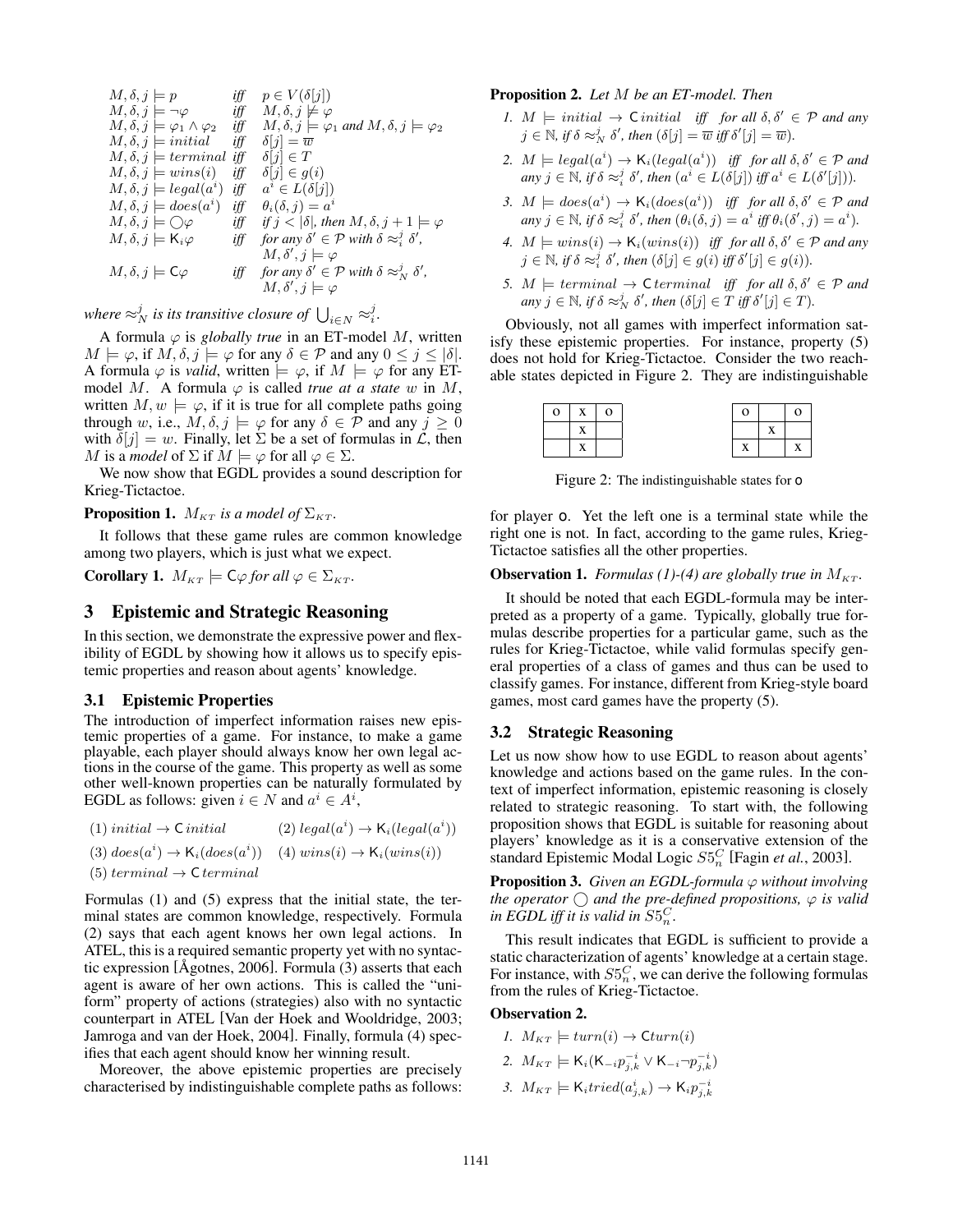Clause 1 says the turn-taking is common knowledge. Clause 2 says a player knows the opponent knows whether or not a grid is filled by herself. The last one says if a player knows she has tried an action, then she knows the corresponding grid has been filled by the opponent. The last two properties are important when players gather information.

Furthermore, with the full expressive power of the language, we can use EGDL to specify agents' knowledge of particular game features and reason about how agent's knowledge changes as a game progresses.

#### Observation 3.

*1.*  $M_{KT} \models K_i p_{j,k}^i \rightarrow K_i \bigcirc p_{j,k}^i$ 2.  $M_{KT} \models \mathsf{K}_i \bigcirc \mathit{tried}(a^i_{j,k}) \rightarrow \bigcirc \mathsf{K}_i \mathit{tried}(a^i_{j,k})$ 3.  $M_{KT} \models initial \rightarrow \mathsf{C}(\bigwedge_{j,k=1}^3 legal(a_{j,k}^{\mathsf{x}}) \wedge legal(noop^o))$ 

4. 
$$
M_{KT} \models does(a^i_{j,k}) \rightarrow \bigcirc \mathsf{K}_i(p^i_{j,k} \vee tried(a^i_{j,k}))
$$

Intuitively, clause 1 says that if a player knows a grid has been filled by herself, then she still knows this fact holds at the next state. Clause 2 says that a player is able to remember the grid she has tried to fill before. Clause 3 says that at the initial state the legal actions are common knowledge among two players, and Clause 4 expresses that if a player takes an action now, then at the next state she will know either the corresponding grid has been filled by her symbol or she has tried that action.

Most importantly, the interactions of actions and knowledge can be naturally formulated using EGDL. Specifically, they interact in three different ways:

(i) Knowledge is necessary for an agent to perform an action, which may be formulated by  $does(a^i) \rightarrow K_i \varphi$ . For instance, in Krieg-Tictactoe, with partial observation, a player might take an ineffective action by trying to fill a grid which has been filled by the opponent. Then we say a player *i* takes a good action  $a_{j,k}^i$ , written  $good(a_{j,k}^i)$ , if it is effective. It follows that, to take a good action, a player needs to know the grid she attempts to fill is empty. Formally,  $M_{\text{KT}} \models good(a^i_{j,k}) \rightarrow \mathsf{K}_i(\neg (p^{\mathsf{X}}_{j,k} \lor p^{\mathsf{o}}_{j,k})).$ 

(ii) Performing an action may increase an agent's knowledge, which may be specified by  $does(a^i) \rightarrow \bigcirc K_i \varphi$ . For example, if a player takes an ineffective action, then she would know the corresponding grid has been filled by the other player. Consider the following complete path

$$
\delta = \overline{w}\stackrel{\langle a_{2,2}^{\mathbf{x}},\noop^{\mathbf{0}}\rangle}{\rightarrow}w_1 \stackrel{\langle \noop^{\mathbf{x}},a_{2,2}^{\mathbf{x}}\rangle}{\rightarrow} w_2 \stackrel{\langle a_{1,1}^{\mathbf{x}},\noop^{\mathbf{0}}\rangle}{\rightarrow}w_3
$$

 $\delta = \overline{w}$   $\rightarrow$   $\alpha_1$   $\rightarrow$   $\alpha_2$   $\rightarrow$   $\alpha_3$   $\cdots$ <br>At stage 2 after player 0 tries to fill grid (2,2), by Rule 7 and Rule 13, she knows that the grid has been filled by player x. Thus,  $M_{KT}$ ,  $\delta$ ,  $1 \models does(a_{2,2}^{\mathbf{0}}) \rightarrow \bigcirc \mathsf{K}_{\mathbf{0}}(tried(a_{2,2}^{\mathbf{0}}) \wedge p_{2,2}^{\mathbf{x}}).$ 

(iii) An agent makes her choice of actions based on her knowledge, which may be captured by  $K_i \varphi \to does (a^i)$ . Let us consider the following two basic actions:

$$
attacki = def Ki(does(aj,ki) \wedge \bigcirc wins(i)) \rightarrow does(aj,ki)
$$
  

$$
blocki = def Ki \bigcirc (does(aj,k-i) \wedge \bigcirc wins(-i)) \rightarrow does(aj,ki)
$$

Intuitively, *attack* says if a player knows that filling a grid leads to win, then she should fill that grid. Instead, *block* says if a player knows her opponent makes to win by filling a grid in the next state, then the player must fill that grid at the current state to avoid an immediate loss.

# 4 Model Checking

In this section, we investigate the complexity of the modelchecking problem for EGDL and develop a model-checking algorithm for EGDL.

The *model checking problem* for EGDL, denoted by EGDL-MC, is the following: Given an EGDL-formula  $\varphi$ , an ET-model  $M$ , a path  $\delta$  of  $M$  and a stage  $j$  on  $\delta$ , determine whether  $M, \delta, j \models \varphi$  or not. In principle, two variants of EGDL-MC can be defined as follows: Given an ET-model *M*, a state  $w$  of  $M$  and an EGDL-formula  $\varphi$ , determine whether  $M, w \models \varphi$  and determine whether  $M \models \varphi$ . It should be noted that all the bounds presented in this section remain true for these variants. Proofs are similar to those of EGDL-MC, or can be obtained by simple reductions to/from EGDL-MC.

Let us first consider the upper bound of the complexity for model-checking. Our goal is to show the following bound.

# **Theorem 1.** *EGDL-MC is in*  $\Delta_2^p$ .

To prove this upper bound, according to the definition of  $\Delta_2^p$ , we need to prove that there is a polynomial-time deterministic Turing machine *M* with an NP-oracle such that *M* solves the model-checking problem for EGDL. To show the existence, let us start with a simple property of EGDL.

Let  $\varphi$  be an EGDL-formula, and  $\overline{M} = (\mathcal{G}, V)$  be an ETmodel over *S*. Take  $\psi$  to be any subformula of  $\varphi$  of the form  $\oplus \vartheta$ , where  $\oplus$  is either C or K<sub>*i*</sub> for some  $i \in N$ . We introduce a fresh propositional atom  $p_{\psi}$  for  $\psi$ . Let  $M_{\psi}$  be the ET-model  $(G, V_{\psi})$  where  $V_{\psi}$  is a valuation function defined by

$$
V_{\psi}(w) := \begin{cases} V(w) \cup \{p_{\psi}\} & \text{if } M, w \models \psi; \\ V(w) & \text{otherwise} \end{cases}
$$

for each state *w* of *M*. Let  $\varphi_{\psi}$  denote the formula obtained from  $\varphi$  by replacing  $\psi$  by  $p_{\psi}$ . Then, by the definition of semantics for EGDL, the following property is clearly true.

**Lemma 1.** For every path  $\delta$  of  $M$  and every stage  $j$  on  $\delta$ , it *holds that*  $M, \delta, j \models \varphi$  *iff*  $M_{\psi}, \delta, j \models \varphi_{\psi}$ .

Thus, by applying the above lemma, the epistemic operators can be eliminated from the formula in a recursive way. For the EGDL-formulas without epistemic operators, we can show that its model-checking problem is tractable.

Lemma 2. *The following problem is in PTIME: Given an ET-model M*, a path  $\delta$  of *M*, a stage *j* on  $\delta$  and an EGDLformula  $\varphi$  without involving any epistemic operators, deter*mine whether*  $M, \delta, j \models \varphi$  *or not.* 

Due to the space limit, we omit the proof here. Roughly speaking, in the context of model checking, the operator  $\bigcap$ can be simply regarded as a standard modal operator. Note that model-checking for the basic modal logic is in PTIME.

To construct the model  $M_{\psi}$ , the truth value of  $\psi$  under M and a given state is needed to be evaluated. To simplify the question, let us first consider a simple case as follows.

Lemma 3. *The following problem is in NP: Given an ETmodel M*, a state w of *M* and an *EGDL*-formula  $\oplus \varphi$  where  $\oplus \in {\hat{C}} \cup {\hat{K}}_i : i \in N$  *and*  $\varphi$  *does not involve any epistemic operators, determine whether*  $M, w \models \bigoplus \varphi$  or not.

This lemma holds due to the observation that, given any path  $\delta$  of *M* and any  $j \geq 0$ , we have  $M, \delta, j \models \varphi$  if, and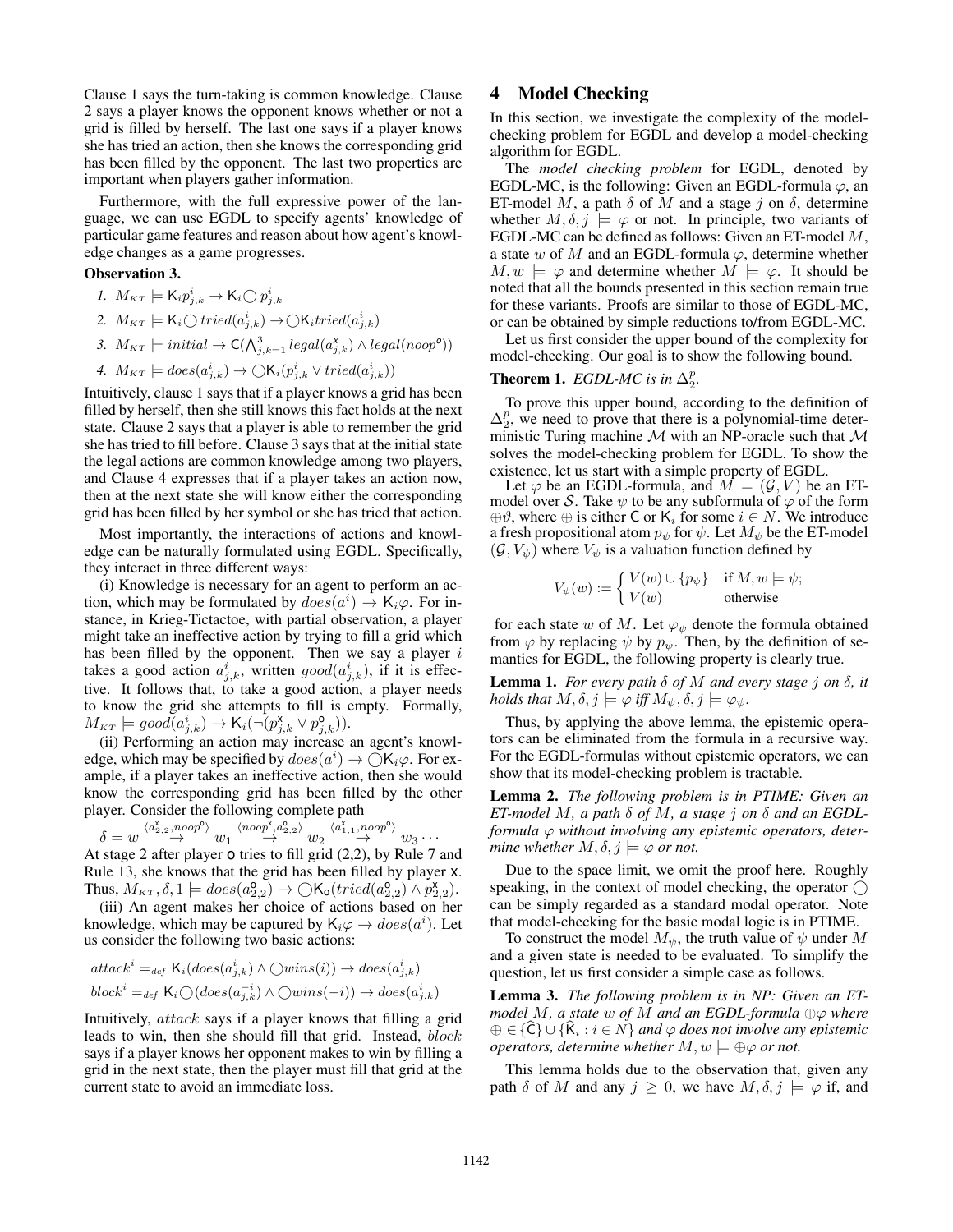only if,  $M$ ,  $\delta[j, j + k]$ ,  $0 \models \varphi$ , where *k* is the number of occurrences of  $\bigcirc$  in  $\varphi$ , and  $\delta[j, j + k]$  denotes the segment of  $\delta$ starting from position *j* with length *k*. With it, one can design a nondeterministic Turing machine which first guesses a path of length  $\leq k$ , and then check the truth value of  $\varphi$  under this path. By Lemma 2, the later can be done in PTIME.

To eliminate all the epistemic operators, it remains to consider the formulas with nested epistemic operator. With this complexity result for the non-nested case, we are now able to design an algorithm for the general case. Roughly speaking, the idea is to carry out the elimination of epistemic operator in a bottom-up way. As we can see in Algorithm 1, such an idea is implemented in the algorithm *elimeop*. It's easy to check

```
Input : an ET-model M and an EGDL-formula \varphiOutput: an ordered pair (M_0, \varphi_0)begin
      switch \varphi do
            case \varphi is atomic do
             M_0 \leftarrow M; \varphi_0 \leftarrow \varphi;case \varphi is of the form \oplus \psi, where \oplus \in \{\neg, \bigcirc\} do
                  (N_0, \psi_0) \leftarrow elimeop(M, \psi);
                  M_0 \leftarrow N_0; \varphi_0 \leftarrow \oplus \psi_0;
            case \varphi is of the form \psi \wedge \chi do
                  (N_0, \psi_0) \leftarrow elimeop(M, \psi);
                  (N_0, \chi_0) \leftarrow elimeop(N_0, \chi);
                  M_0 \leftarrow N_0; \varphi_0 \leftarrow \psi_0 \wedge \chi_0;
            case \varphi is of the form \oplus \psi, where \oplus \in \{C, K_i\} do
                  (N_0, \psi_0) \leftarrow elimeop(M, \psi);
                  V \leftarrow the valuation function of N<sub>0</sub>;
                  for all w in W do
                        if N_0, w \models \oplus \neg \psi_0 is false then
                            V(w) \leftarrow V(w) \cup \{p_{\oplus w}\};end
                  end
                  M_0 \leftarrow the model obtained from N_0 by replacing
                    the valuation function with V;
                  \varphi_0 \leftarrow p_{\oplus \psi};end
      return (M_0, \varphi_0);
end
                    Algorithm 1: \text{elimeop}(M, \varphi)
```
that the algorithm can be implemented in a polynomial-time deterministic Turing machine, but with an NP-oracle. Here the procedure of checking  $N_0, w \models \widehat{\oplus} \neg \psi_0$  is used as the NP-oracle. By Lemma 3, the checking is in NP. In addition, Algorithm  $\mathit{elimeop}$  visits each subformula of  $\varphi$  at most once, and that the number of subformulas of  $\varphi$  is not greater than the size of  $\varphi$ . These assure that the Turing machine will terminate in a polynomial number of stages.

With this algorithm, we can then devise an algorithm *mc* for the model-checking of EGDL such that, given any proper  $M, \delta, j$  and  $\varphi$  as input, *mc* works as follows:

- Firstly, *mc* call the algorithm  $\text{elimeop}(M, \varphi)$ , and let  $(M_0, \varphi_0)$  be the results of this call.
- Next, *mc* check whether  $M_0$ ,  $\delta$ ,  $j \models \varphi_0$  or not, and return "true" if it holds, "false" otherwise.

By Lemma 1 and the definition of algorithm *elimeop*, it is not difficult to verify that  $M, \delta, j \models \varphi$  if, and only if,  $M_0, \delta, j \models \varphi_0$ . This assures the soundness of the algorithm *mc*. On the other hand, by the previous analysis, the first stage can be implemented in a polynomial-time determinitic Turing machine with an NP-oracle; by Lemma 2, the second stage can be done in PTIME. Thus, the algorithm *mc* can be implemented in a polynomial-time determinitic Turing machine with an NP-oracle, which proves Theorem 1.

Next we identify a lower bound of the complexity of model-checking for EGDL.

# **Theorem 2.** *EGDL-MC is*  $\Theta_2^p$ -hard.

Due to the space limit, we skip the proof here. The basic idea is to reduce the validity problem for Carnap's modal logic C to the model-checking problem of EGDL. The former has been proved to be  $\Theta_2^p$ -complete [Gottlob, 1995].

It should be noted that the lower bound shows that the algorithm *mc* is nearly optimal, since  $\Delta_2^p$  and  $\Theta_2^p$  are very close together, which both lie in the second level of the polynomial hierarchy.

## 5 Conclusion

We have presented a logical framework for representing and reasoning about imperfect information games with imperfect recall players. The framework allows us to represent game rules, formalize epistemic properties, specify the interactions of knowledge and actions as well as reason about agents' knowledge during game playing. We have also investigated the model-checking problem for the logic. These results indicate that we have made a reasonable compromise between expressive power and computational efficiency.

Most of the related work has been discussed in the Introduction. Besides that, the following is also worth mentioning. Ruan and Thielscher [2011] study the epistemic structure and expressiveness of GDL-II in terms of epistemic modal logic. They mainly provide a static characterization of players' knowledge at a certain stage without involving the temporal dimension. Haufe and Thielscher [2012] develop an automated reasoning method to deal with epistemic properties for GDL-II. Different from ours, their method is restricted to positive-epistemic formulas. Our underlying language is from [Zhang and Thielscher, 2015b]. It was originally proposed for reasoning about strategies of asynchronous games with perfect information, while we investigate its epistemic extension for representing and reasoning about synchronous games with imperfect information.

Directions of future research are manifold. As we have mentioned, besides imperfect recall, the framework is flexible enough to specify other memory types. To obtain a complete picture of the relation between perfect or imperfect information, and perfect or imperfect recall, we plan to study properties of these memory types; We also want to investigate the satisfiability problem and the axiomatization of EGDL based on the current literature [Zhang and Thielscher, 2015a; Halpern *et al.*, 2004].

### Acknowledgments

We are grateful to Michael Thielscher for his valuable suggestions, and special thanks are due to four anonymous ref